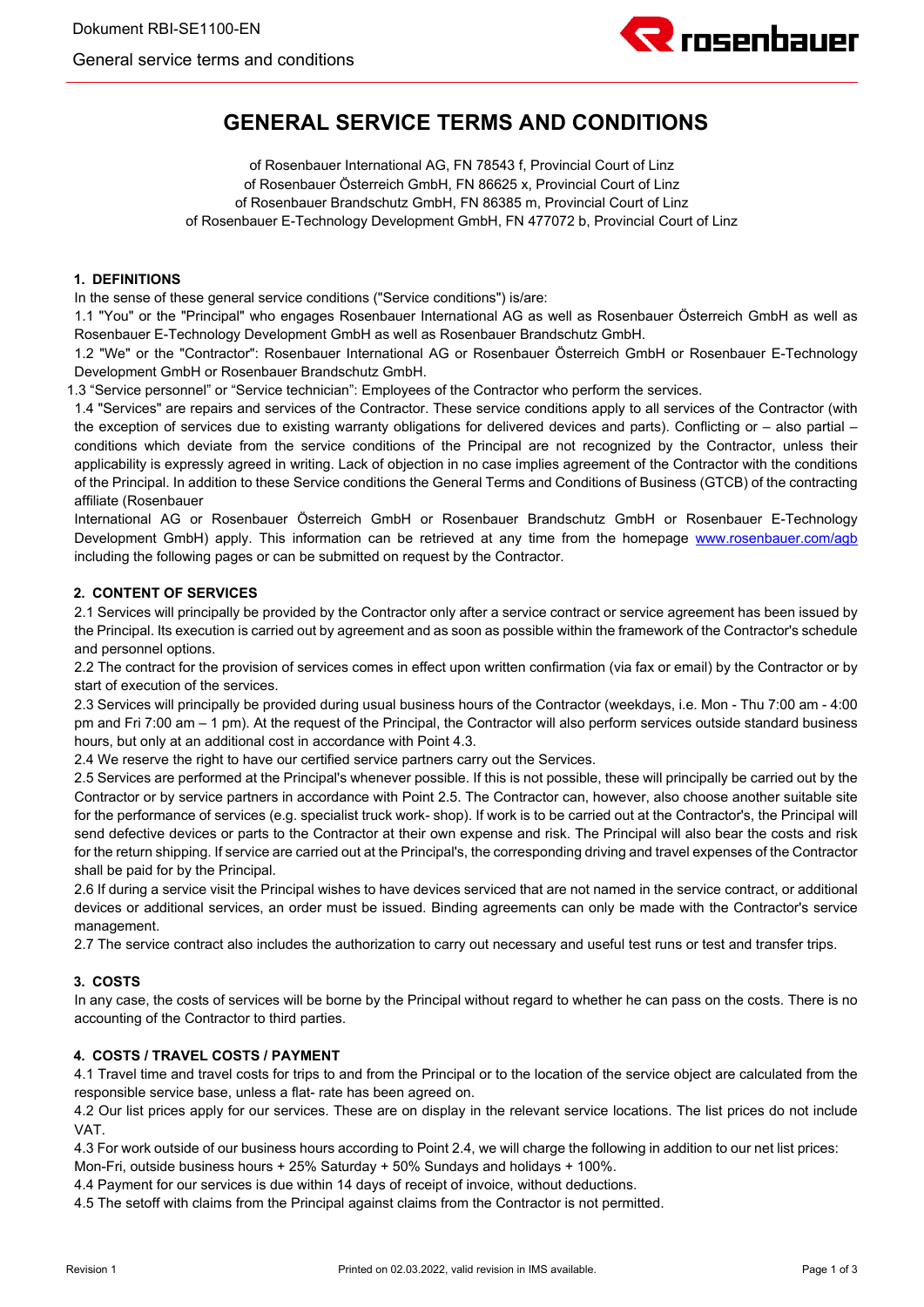# General service terms and conditions



# **5. ESTIMATE / CANCELLATION**

5.1 The Principal can set cost limits (net amounts) for the services performed by the Contractor at contract completion. If the service cannot be performed at these costs or requires the performance of additional work or the use of additional parts or materials, the costs can be exceeded by up to 15% by the Contractor, without informing the Principal of this. If, however, it turns out that in the interest of proper performance the costs will be exceeded by more than 15%, the Principal is to be informed of this. If the Principal does not object to this within one week, the notified exceedance is deemed approved.

5.2 At the Principal's request we will issue a written and binding cost estimate. This estimate is subject to a charge, unless agreed otherwise.

5.3 Cancellation of a confirmed contract must be done in writing by the Principal. Point 8 applies for the costs of cancellation and rescinding.

# **6. PARTICIPATION OF THE PRINCIPAL**

6.1 The Principal will ensure that the performance of services can be started immediately after arrival of the Contractor's service personnel and can be carried out until completion without delay. Access to the system on which the services are to be performed must be guaranteed to be safe at all times. The working conditions of the service personnel must be arranged so that work can be carried out in compliance with all regulations, in particular with regard to accident prevention.

6.2 The Principal will ensure that all technical equipment required for the performance of services is functional and available, as well as all necessary auxiliary materials and work materials.

6.3 During the execution of the services, the Principal shall at least provide a specialist as a contact person for the service personnel as well as other specialist personnel, which are necessary for the proper operation of the technical equipment. 6.4 If necessary, the Principal is also to provide an interpreter.

6.5 The Principal is to provide all co-operative obligations named in these service conditions free of charge. If the Principal does not meet his obligations, the Contractor is entitled, but not obliged, to undertake the actions incumbent on the Principal at his site and at his own costs, or instead terminate the service contract after granting a reasonable grace period for the fulfilment of co-operative actions.

#### **7. INTERRUPTION OF SERVICES / DELAY**

7.1 The services will principally be carried out without interruption. If this is not possible for reasons for which the Contractor or his service personnel are not responsible, the Principal has to bear the resulting costs, in particular for additional return trips of the service personnel. This also applies if spare parts need to be purchased, which are needed in the course of performance of the service work. In all these instances, the Contractor will endeavour to carry out the services to the end as soon as possible, but against reimbursement of the extra costs.

7.2 The Contractor is entitled to briefly interrupt performance of a service at the Principal's, when the service personnel deployed are urgently required elsewhere (e.g. due to acute operating faults at another customer which must be fixed immediately). The Contractor will bear the resulting costs under exclusion of claims for compensation from the Principal because of the interruption. The interruption will be limited to the absolute minimum required.

7.3 If the performance of services is delayed due to actions in the context of disputes, in particular strikes and lockouts, as well as due to circumstances which are not the fault of the Contractor, the Principal agrees beforehand to an appropriate extension of the assembly time limit under exclusion of claims for compensation.

## **8. WITHDRAWAL OF THE PRINCIPAL**

If the Principal withdraws from the service contract, the Principal will still be charged the agreed fee. At the request of the Principal, the claim for remuneration is to be reduced by what the Contractor has saved as a result of not having carried out the service performance.

## **9. RESERVATION OF PROPRIETARY RIGHTS AND RIGHT OF RETENTION**

9.1 All delivered and installed parts/goods remain the property of the Contractor until full payment has been received. If during the installation of parts/goods a connection with a service object is made, the Contractor acquires joint ownership of the service object in proportion to the invoiced value of the service provided.

9.2 Due to all his claims from the service contract, in particular also for the re- placement of necessary and useful expenses as well as damages owed by the Principal, the Contractor maintains rights of retention to the service object.

## **10.WARRANTY AND LIABILITY**

10.1 The warranty duration for the service carried out is 12 months from delivery/acceptance of the service (even 12 months for replacement parts). Any deficiencies in the services are to be made known to the Contractor immediately, at the latest within 3 days of delivery/acceptance of the service by the Principal for any other loss of all warranty, errors or claims for